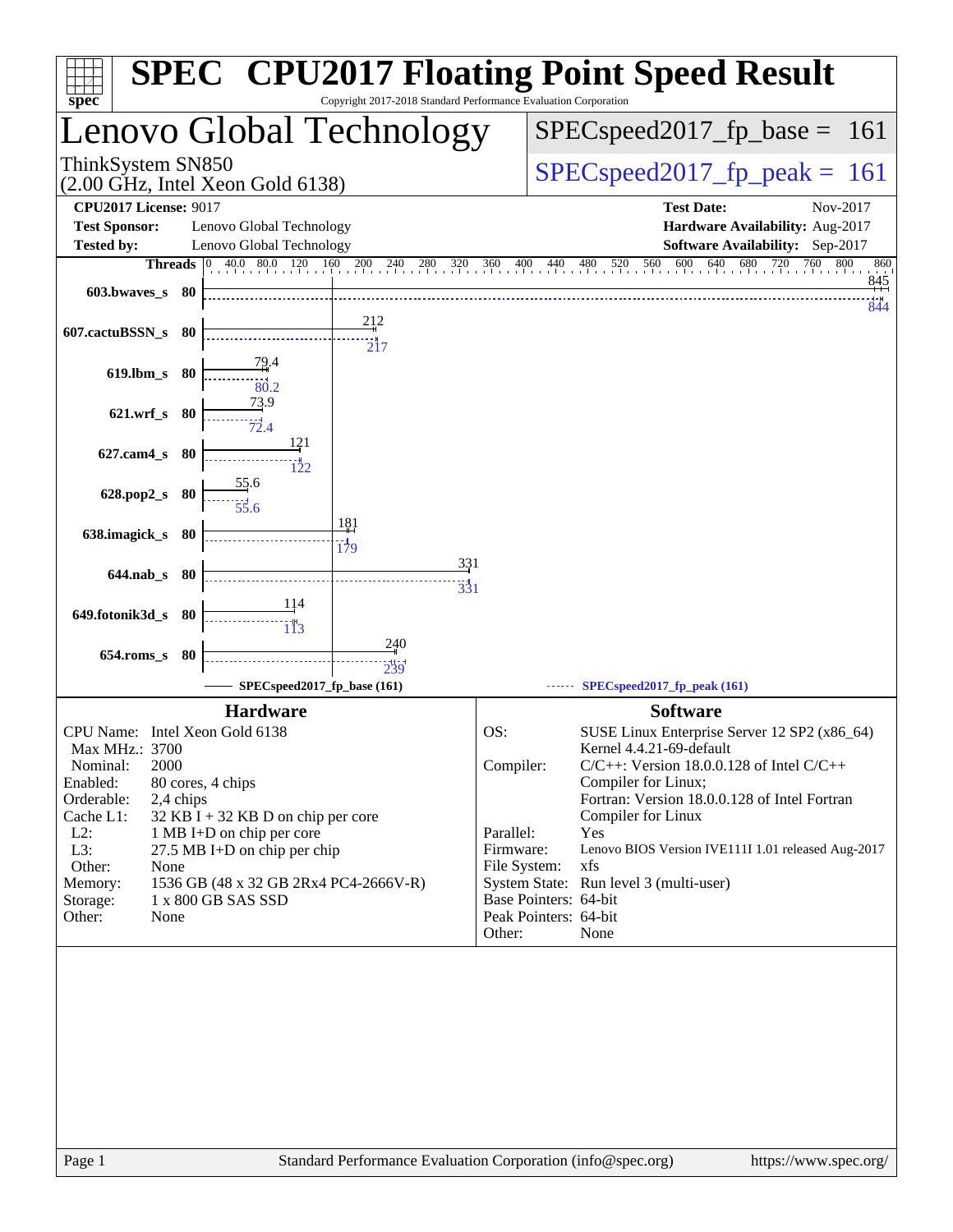

# **[SPEC CPU2017 Floating Point Speed Result](http://www.spec.org/auto/cpu2017/Docs/result-fields.html#SPECCPU2017FloatingPointSpeedResult)**

Copyright 2017-2018 Standard Performance Evaluation Corporation

# Lenovo Global Technology

ThinkSystem SN850<br>  $SPECspeed2017$  fp\_peak = 161

SPECspeed2017 fp base =  $161$ 

(2.00 GHz, Intel Xeon Gold 6138)

**[Test Sponsor:](http://www.spec.org/auto/cpu2017/Docs/result-fields.html#TestSponsor)** Lenovo Global Technology **[Hardware Availability:](http://www.spec.org/auto/cpu2017/Docs/result-fields.html#HardwareAvailability)** Aug-2017

**[CPU2017 License:](http://www.spec.org/auto/cpu2017/Docs/result-fields.html#CPU2017License)** 9017 **[Test Date:](http://www.spec.org/auto/cpu2017/Docs/result-fields.html#TestDate)** Nov-2017 **[Tested by:](http://www.spec.org/auto/cpu2017/Docs/result-fields.html#Testedby)** Lenovo Global Technology **[Software Availability:](http://www.spec.org/auto/cpu2017/Docs/result-fields.html#SoftwareAvailability)** Sep-2017

#### **[Results Table](http://www.spec.org/auto/cpu2017/Docs/result-fields.html#ResultsTable)**

|                                  | <b>Base</b>    |                |            |                |       |                | <b>Peak</b> |                |                |              |                |              |                |              |
|----------------------------------|----------------|----------------|------------|----------------|-------|----------------|-------------|----------------|----------------|--------------|----------------|--------------|----------------|--------------|
| <b>Benchmark</b>                 | <b>Threads</b> | <b>Seconds</b> | Ratio      | <b>Seconds</b> | Ratio | <b>Seconds</b> | Ratio       | <b>Threads</b> | <b>Seconds</b> | <b>Ratio</b> | <b>Seconds</b> | <b>Ratio</b> | <b>Seconds</b> | <b>Ratio</b> |
| 603.bwayes s                     | 80             | 69.1           | 854        | 70.5           | 837   | 69.8           | 845         | 80             | 69.6           | 848          | 69.9           | 844          | 70.6           | 836          |
| 607.cactuBSSN s                  | 80             | 77.6           | 215        | 78.5           | 212   | 78.7           | 212         | 80             | 77.4           | 215          | 76.6           | 218          | 76.7           | 217          |
| $619.1$ bm s                     | 80             | 71.2           | 73.6       | 64.9           | 80.8  | 66.0           | 79.4        | 80             | 65.3           | 80.2         | 65.4           | 80.2         | 65.4           | 80.0         |
| $621.wrf$ s                      | 80             | 179            | 74.0       | 180            | 73.4  | 179            | 73.9        | 80             | 181            | 72.9         | 183            | 72.3         | 183            | 72.4         |
| $627$ .cam4 s                    | 80             | 73.5           | <u>121</u> | 73.2           | 121   | 73.7           | 120         | 80             | 72.6           | 122          | 72.8           | 122          | 73.7           | 120          |
| $628.pop2_s$                     | 80             | 216            | 55.0       | 213            | 55.6  | 213            | 55.6        | 80             | 215            | 55.2         | 214            | 55.6         | 213            | 55.6         |
| 638.imagick_s                    | 80             | 80.3           | 180        | 76.3           | 189   | 79.7           | 181         | 80             | 80.4           | 179          | 80.6           | 179          | 79.9           | 181          |
| $644$ .nab s                     | 80             | 52.7           | 332        | 52.8           | 331   | 52.7           | 331         | 80             | 52.7           | 332          | 52.7           | 331          | 52.8           | 331          |
| 649.fotonik3d s                  | 80             | 79.9           | 114        | 80.3           | 113   | 80.2           | <b>114</b>  | 80             | 81.3           | 112          | 80.4           | 113          | 78.1           | 117          |
| $654$ .roms s                    | 80             | 65.3           | 241        | 65.5           | 240   | 66.0           | 239         | 80             | 62.5           | 252          | 67.1           | 235          | 66.0           | 239          |
| $SPECspeed2017$ fp base =<br>161 |                |                |            |                |       |                |             |                |                |              |                |              |                |              |

**[SPECspeed2017\\_fp\\_peak =](http://www.spec.org/auto/cpu2017/Docs/result-fields.html#SPECspeed2017fppeak) 161**

Results appear in the [order in which they were run.](http://www.spec.org/auto/cpu2017/Docs/result-fields.html#RunOrder) Bold underlined text [indicates a median measurement](http://www.spec.org/auto/cpu2017/Docs/result-fields.html#Median).

#### **[Operating System Notes](http://www.spec.org/auto/cpu2017/Docs/result-fields.html#OperatingSystemNotes)**

Stack size set to unlimited using "ulimit -s unlimited"

#### **[General Notes](http://www.spec.org/auto/cpu2017/Docs/result-fields.html#GeneralNotes)**

Environment variables set by runcpu before the start of the run: KMP\_AFFINITY = "granularity=fine,compact" LD\_LIBRARY\_PATH = "/home/cpu2017.1.0.2.ic18.0/lib/ia32:/home/cpu2017.1.0.2.ic18.0/lib/intel64" LD\_LIBRARY\_PATH = "\$LD\_LIBRARY\_PATH:/home/cpu2017.1.0.2.ic18.0/je5.0.1-32:/home/cpu2017.1.0.2.ic18.0/je5.0.1-64"

 Binaries compiled on a system with 1x Intel Core i7-4790 CPU + 32GB RAM memory using Redhat Enterprise Linux 7.4 Transparent Huge Pages enabled by default Prior to runcpu invocation Filesystem page cache synced and cleared with: sync; echo 3> /proc/sys/vm/drop\_caches

#### **[Platform Notes](http://www.spec.org/auto/cpu2017/Docs/result-fields.html#PlatformNotes)**

BIOS configuration: Choose Operating Mode set to Maximum Performance Hyper-Threading set to Disable DCU Streamer Prefetcher set to Disable MONITORMWAIT set to Enable XPT Prefetcher set to Enable DCA set to Enable Stale AtoS set to Enable LLC Deadline Alloc set to Disable

**(Continued on next page)**

Page 2 Standard Performance Evaluation Corporation [\(info@spec.org\)](mailto:info@spec.org) <https://www.spec.org/>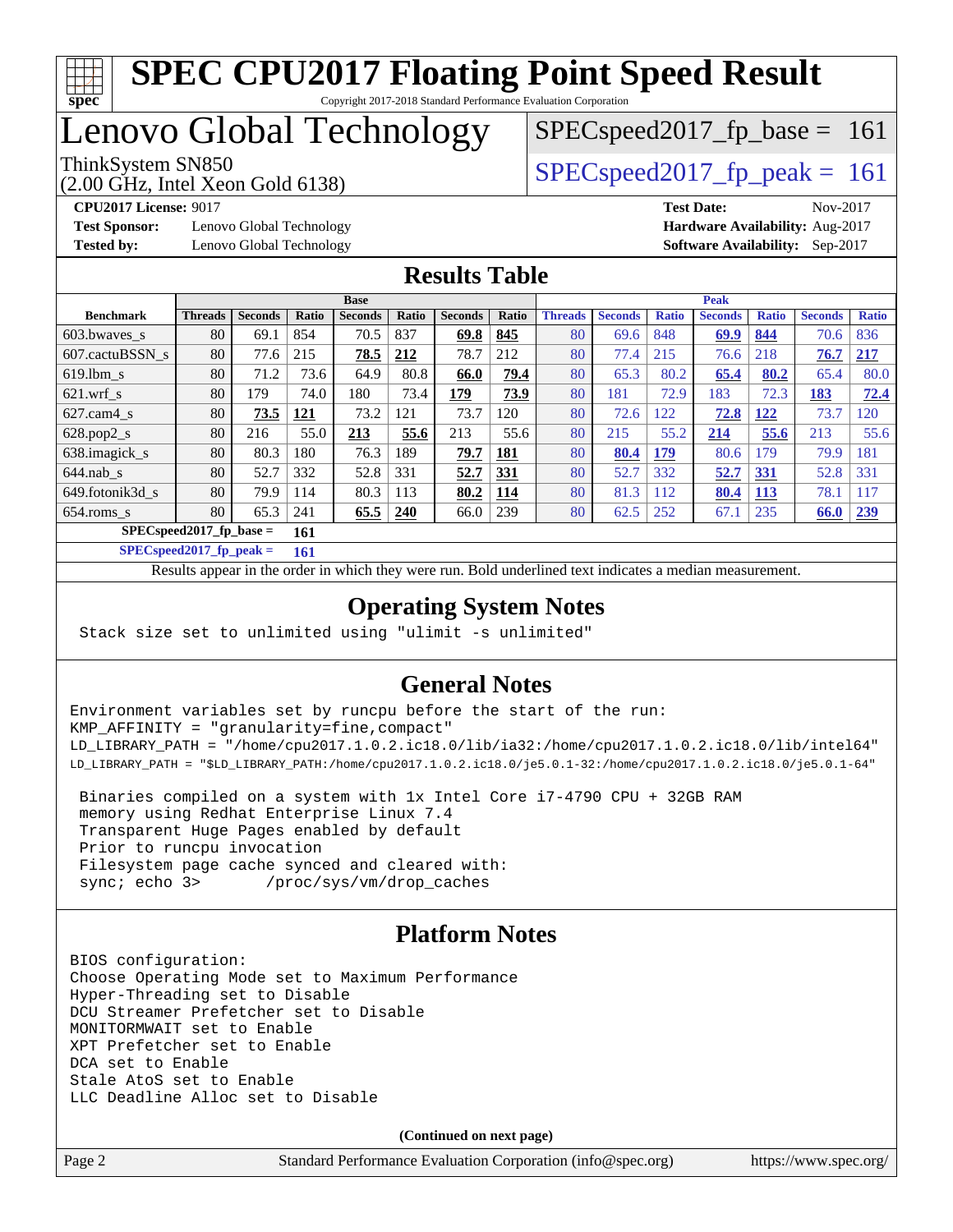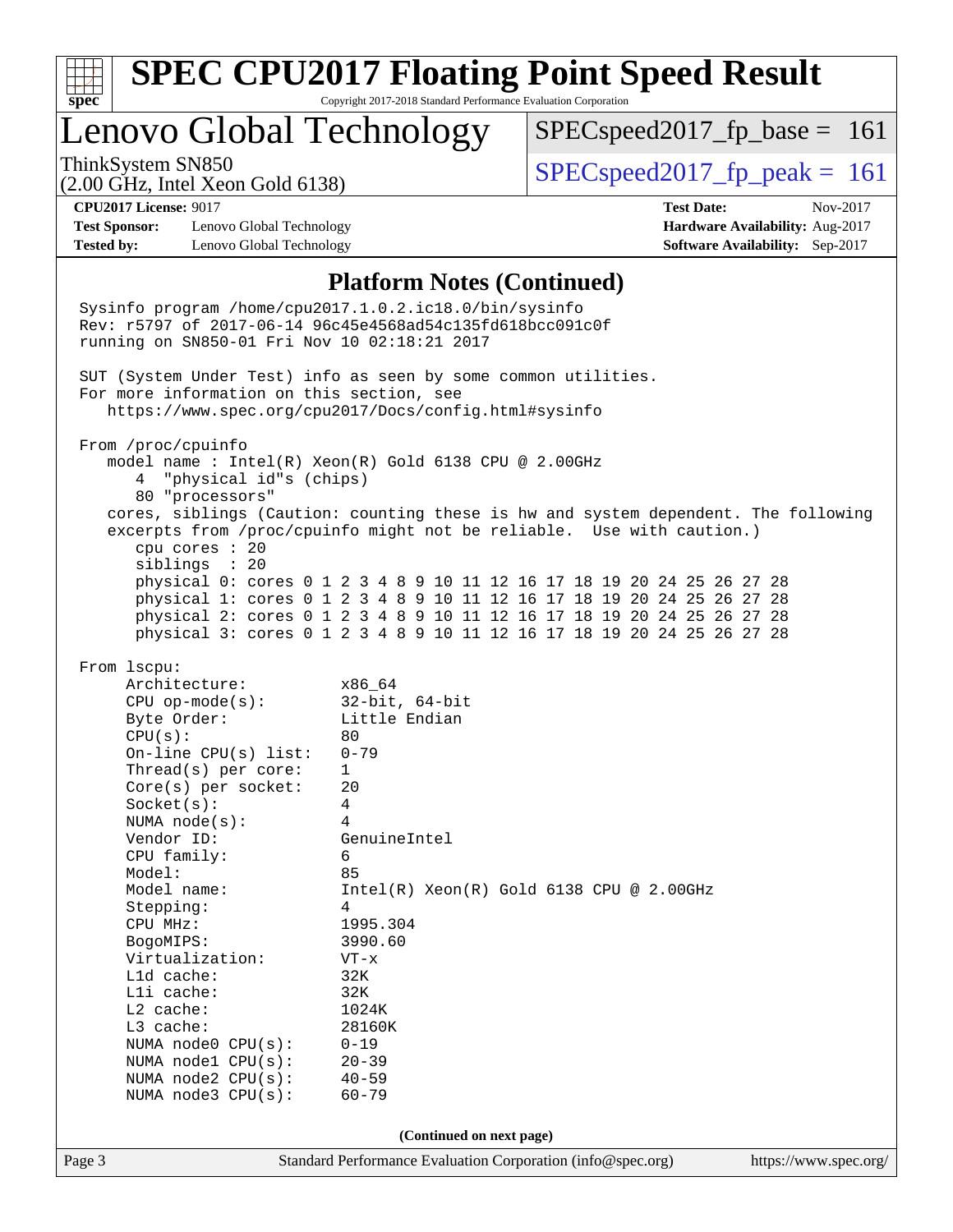| S.<br>Ľ<br>t i |  |  |  |  |  |
|----------------|--|--|--|--|--|

# **[SPEC CPU2017 Floating Point Speed Result](http://www.spec.org/auto/cpu2017/Docs/result-fields.html#SPECCPU2017FloatingPointSpeedResult)**

Copyright 2017-2018 Standard Performance Evaluation Corporation

# Lenovo Global Technology

SPECspeed2017 fp peak =  $161$ 

SPECspeed2017 fp base =  $161$ 

# (2.00 GHz, Intel Xeon Gold 6138)

**[CPU2017 License:](http://www.spec.org/auto/cpu2017/Docs/result-fields.html#CPU2017License)** 9017 **[Test Date:](http://www.spec.org/auto/cpu2017/Docs/result-fields.html#TestDate)** Nov-2017

**[Test Sponsor:](http://www.spec.org/auto/cpu2017/Docs/result-fields.html#TestSponsor)** Lenovo Global Technology **[Hardware Availability:](http://www.spec.org/auto/cpu2017/Docs/result-fields.html#HardwareAvailability)** Aug-2017 **[Tested by:](http://www.spec.org/auto/cpu2017/Docs/result-fields.html#Testedby)** Lenovo Global Technology **[Software Availability:](http://www.spec.org/auto/cpu2017/Docs/result-fields.html#SoftwareAvailability)** Sep-2017

#### **[Platform Notes \(Continued\)](http://www.spec.org/auto/cpu2017/Docs/result-fields.html#PlatformNotes)**

Flags: fpu vme de pse tsc msr pae mce cx8 apic sep mtrr pge mca cmov pat pse36 clflush dts acpi mmx fxsr sse sse2 ss ht tm pbe syscall nx pdpe1gb rdtscp lm constant\_tsc art arch\_perfmon pebs bts rep\_good nopl xtopology nonstop\_tsc aperfmperf eagerfpu pni pclmulqdq dtes64 monitor ds\_cpl vmx smx est tm2 ssse3 sdbg fma cx16 xtpr pdcm pcid dca sse4\_1 sse4\_2 x2apic movbe popcnt tsc\_deadline\_timer aes xsave avx f16c rdrand lahf\_lm abm 3dnowprefetch ida arat epb pln pts dtherm intel\_pt tpr\_shadow vnmi flexpriority ept vpid fsgsbase tsc\_adjust bmi1 hle avx2 smep bmi2 erms invpcid rtm cqm mpx avx512f avx512dq rdseed adx smap clflushopt clwb avx512cd avx512bw avx512vl xsaveopt xsavec xgetbv1 cqm\_llc cqm\_occup\_llc

 /proc/cpuinfo cache data cache size : 28160 KB

|                        | From numactl --hardware WARNING: a numactl 'node' might or might not correspond to a |                       |
|------------------------|--------------------------------------------------------------------------------------|-----------------------|
| physical chip.         |                                                                                      |                       |
|                        | $available: 4 nodes (0-3)$                                                           |                       |
|                        | node 0 cpus: 0 1 2 3 4 5 6 7 8 9 10 11 12 13 14 15 16 17 18 19                       |                       |
| node 0 size: 386659 MB |                                                                                      |                       |
| node 0 free: 385044 MB |                                                                                      |                       |
|                        | node 1 cpus: 20 21 22 23 24 25 26 27 28 29 30 31 32 33 34 35 36 37 38 39             |                       |
| node 1 size: 387057 MB |                                                                                      |                       |
| node 1 free: 386026 MB |                                                                                      |                       |
|                        | node 2 cpus: 40 41 42 43 44 45 46 47 48 49 50 51 52 53 54 55 56 57 58 59             |                       |
| node 2 size: 387057 MB |                                                                                      |                       |
| node 2 free: 385944 MB |                                                                                      |                       |
|                        | node 3 cpus: 60 61 62 63 64 65 66 67 68 69 70 71 72 73 74 75 76 77 78 79             |                       |
| node 3 size: 387054 MB |                                                                                      |                       |
| node 3 free: 386047 MB |                                                                                      |                       |
| node distances:        |                                                                                      |                       |
| node<br>$0 \t 1$       | 2<br>3                                                                               |                       |
| 0:                     | 10 21 21 21                                                                          |                       |
| 1:<br>21 10 21         | 21                                                                                   |                       |
| 2:<br>21  21  10       | 21                                                                                   |                       |
| 3:<br>21               | 21 21<br>10                                                                          |                       |
|                        |                                                                                      |                       |
| From /proc/meminfo     |                                                                                      |                       |
| MemTotal:              | 1584976060 kB                                                                        |                       |
| HugePages_Total:       | 0                                                                                    |                       |
| Hugepagesize:          | 2048 kB                                                                              |                       |
|                        |                                                                                      |                       |
| SuSE-release:          | From /etc/*release* /etc/*version*                                                   |                       |
|                        |                                                                                      |                       |
| $VERSION = 12$         | SUSE Linux Enterprise Server 12 (x86_64)                                             |                       |
| $PATCHLEVEL = 2$       |                                                                                      |                       |
|                        | # This file is deprecated and will be removed in a future service pack or release.   |                       |
|                        | # Please check /etc/os-release for details about this release.                       |                       |
|                        |                                                                                      |                       |
|                        | (Continued on next page)                                                             |                       |
|                        |                                                                                      |                       |
| Page 4                 | Standard Performance Evaluation Corporation (info@spec.org)                          | https://www.spec.org/ |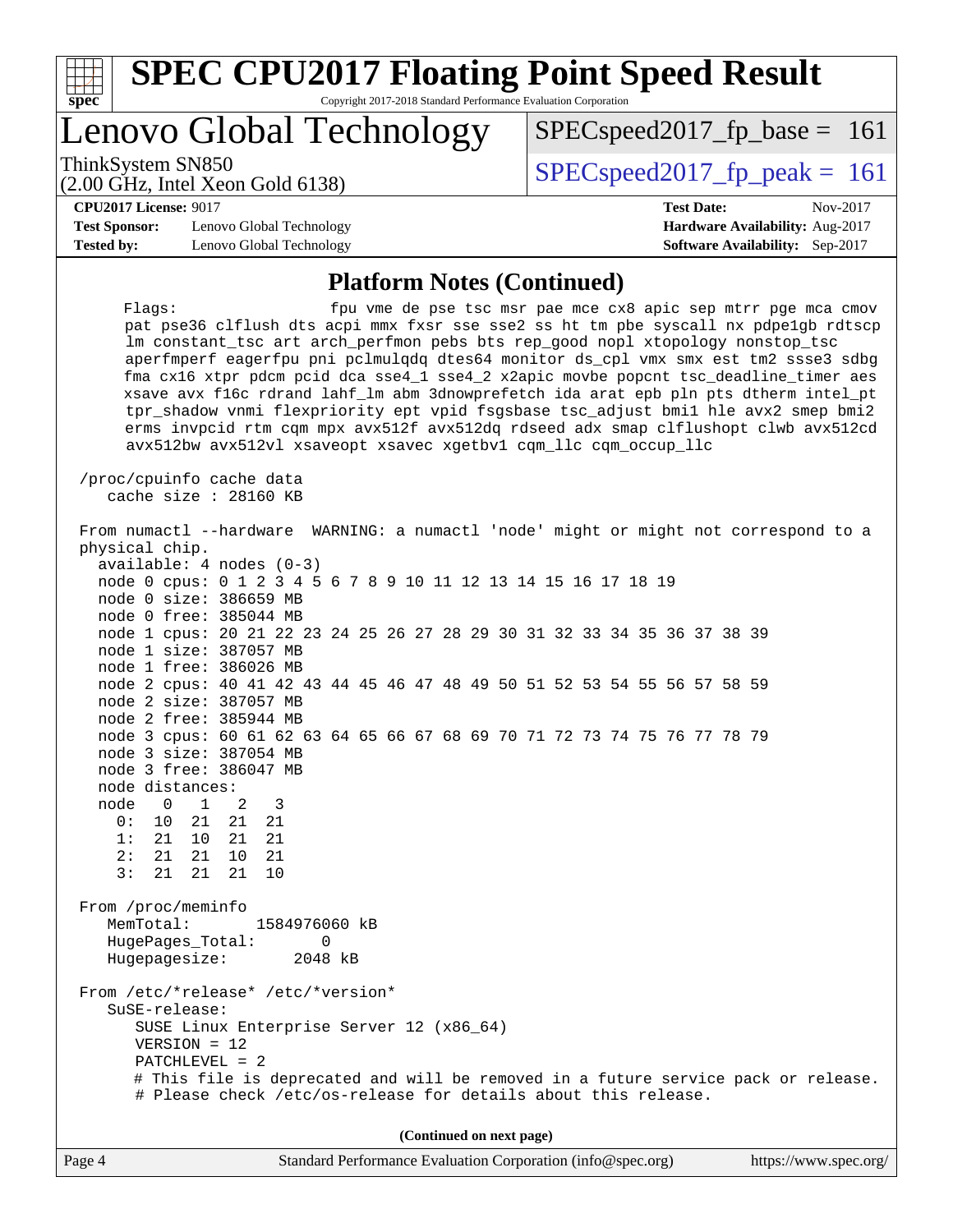| e.<br>c |  |  |  |  |  |
|---------|--|--|--|--|--|

# Lenovo Global Technology

SPECspeed2017 fp base =  $161$ 

(2.00 GHz, Intel Xeon Gold 6138)

ThinkSystem SN850<br>  $SPEC speed2017$  fp\_peak = 161

**[Test Sponsor:](http://www.spec.org/auto/cpu2017/Docs/result-fields.html#TestSponsor)** Lenovo Global Technology **[Hardware Availability:](http://www.spec.org/auto/cpu2017/Docs/result-fields.html#HardwareAvailability)** Aug-2017 **[Tested by:](http://www.spec.org/auto/cpu2017/Docs/result-fields.html#Testedby)** Lenovo Global Technology **[Software Availability:](http://www.spec.org/auto/cpu2017/Docs/result-fields.html#SoftwareAvailability)** Sep-2017

**[CPU2017 License:](http://www.spec.org/auto/cpu2017/Docs/result-fields.html#CPU2017License)** 9017 **[Test Date:](http://www.spec.org/auto/cpu2017/Docs/result-fields.html#TestDate)** Nov-2017

#### **[Platform Notes \(Continued\)](http://www.spec.org/auto/cpu2017/Docs/result-fields.html#PlatformNotes)**

 os-release: NAME="SLES" VERSION="12-SP2" VERSION\_ID="12.2" PRETTY\_NAME="SUSE Linux Enterprise Server 12 SP2" ID="sles" ANSI\_COLOR="0;32" CPE\_NAME="cpe:/o:suse:sles:12:sp2"

uname -a:

 Linux SN850-01 4.4.21-69-default #1 SMP Tue Oct 25 10:58:20 UTC 2016 (9464f67) x86\_64 x86\_64 x86\_64 GNU/Linux

run-level 3 Nov 9 21:17

 SPEC is set to: /home/cpu2017.1.0.2.ic18.0 Filesystem Type Size Used Avail Use% Mounted on /dev/sda4 xfs 836G 306G 530G 37% /home

 Additional information from dmidecode follows. WARNING: Use caution when you interpret this section. The 'dmidecode' program reads system data which is "intended to allow hardware to be accurately determined", but the intent may not be met, as there are frequent changes to hardware, firmware, and the "DMTF SMBIOS" standard. BIOS Lenovo -[IVE111I-1.01]- 08/11/2017 Memory: 48x Samsung M393A4K40BB2-CTD 32 GB 2 rank 2666

(End of data from sysinfo program)

#### **[Compiler Version Notes](http://www.spec.org/auto/cpu2017/Docs/result-fields.html#CompilerVersionNotes)**

|                                                                                                | CC 619.1bm_s(base) 638.imagick_s(base, peak) 644.nab_s(base, peak)                           |  |
|------------------------------------------------------------------------------------------------|----------------------------------------------------------------------------------------------|--|
|                                                                                                | icc (ICC) 18.0.0 20170811<br>Copyright (C) 1985-2017 Intel Corporation. All rights reserved. |  |
| CC.                                                                                            | 619.1bm s(peak)                                                                              |  |
|                                                                                                | icc (ICC) 18.0.0 20170811<br>Copyright (C) 1985-2017 Intel Corporation. All rights reserved. |  |
|                                                                                                | (Continued on next page)                                                                     |  |
|                                                                                                |                                                                                              |  |
| Page 5<br>Standard Performance Evaluation Corporation (info@spec.org)<br>https://www.spec.org/ |                                                                                              |  |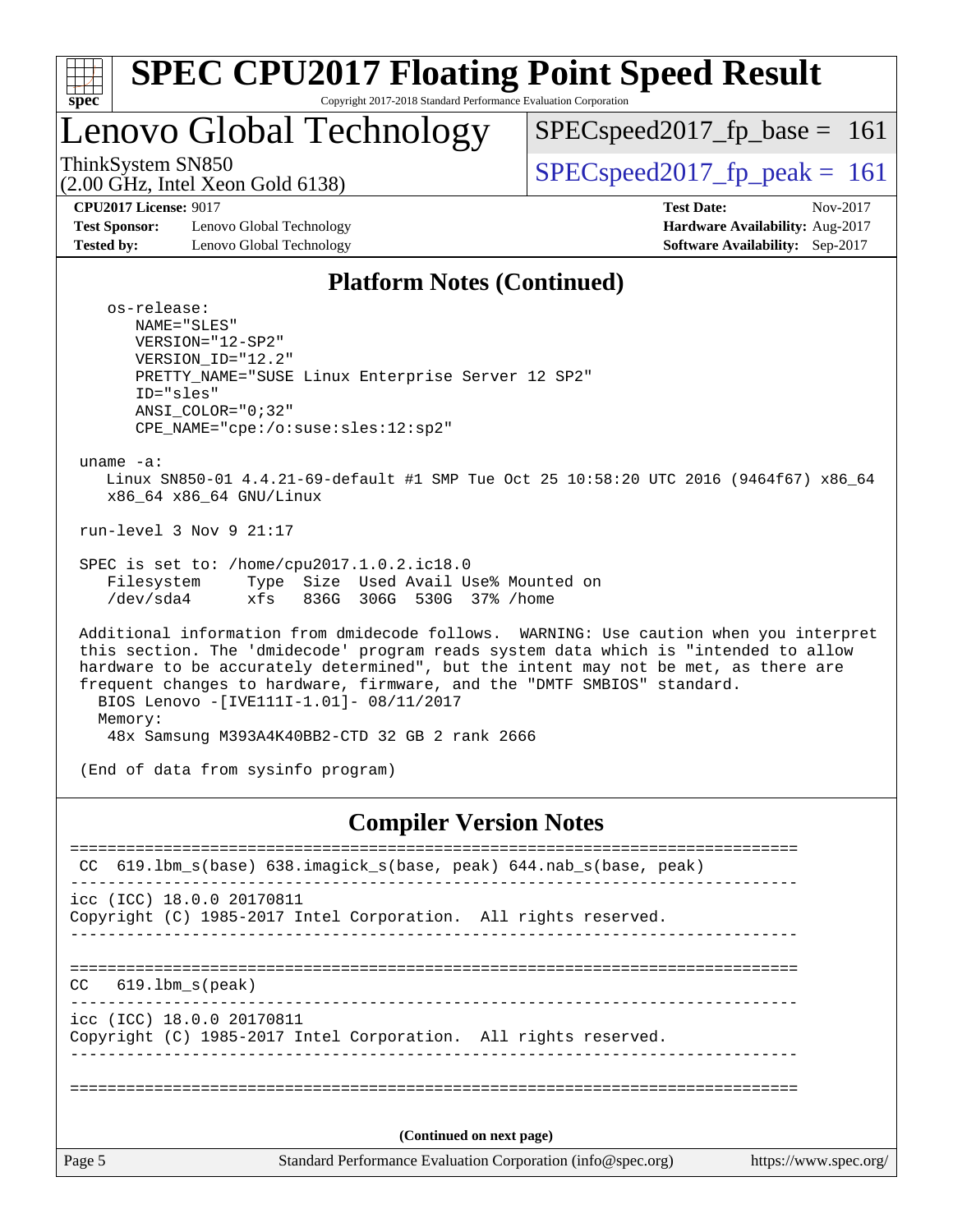

# **[SPEC CPU2017 Floating Point Speed Result](http://www.spec.org/auto/cpu2017/Docs/result-fields.html#SPECCPU2017FloatingPointSpeedResult)**

Copyright 2017-2018 Standard Performance Evaluation Corporation

Lenovo Global Technology

[SPECspeed2017\\_fp\\_base =](http://www.spec.org/auto/cpu2017/Docs/result-fields.html#SPECspeed2017fpbase) 161

(2.00 GHz, Intel Xeon Gold 6138)

ThinkSystem SN850<br>  $(2.00 \text{ GHz})$  Intel Xeon Gold 6138)

**[Test Sponsor:](http://www.spec.org/auto/cpu2017/Docs/result-fields.html#TestSponsor)** Lenovo Global Technology **[Hardware Availability:](http://www.spec.org/auto/cpu2017/Docs/result-fields.html#HardwareAvailability)** Aug-2017 **[Tested by:](http://www.spec.org/auto/cpu2017/Docs/result-fields.html#Testedby)** Lenovo Global Technology **[Software Availability:](http://www.spec.org/auto/cpu2017/Docs/result-fields.html#SoftwareAvailability)** Sep-2017

**[CPU2017 License:](http://www.spec.org/auto/cpu2017/Docs/result-fields.html#CPU2017License)** 9017 **[Test Date:](http://www.spec.org/auto/cpu2017/Docs/result-fields.html#TestDate)** Nov-2017

### **[Compiler Version Notes \(Continued\)](http://www.spec.org/auto/cpu2017/Docs/result-fields.html#CompilerVersionNotes)**

| FC 607.cactuBSSN_s(base)                                                                                                      |                                     |  |  |  |
|-------------------------------------------------------------------------------------------------------------------------------|-------------------------------------|--|--|--|
| icpc (ICC) 18.0.0 20170811<br>Copyright (C) 1985-2017 Intel Corporation. All rights reserved.<br>icc (ICC) 18.0.0 20170811    |                                     |  |  |  |
| Copyright (C) 1985-2017 Intel Corporation.<br>ifort (IFORT) 18.0.0 20170811                                                   | All rights reserved.                |  |  |  |
| Copyright (C) 1985-2017 Intel Corporation. All rights reserved.                                                               |                                     |  |  |  |
|                                                                                                                               |                                     |  |  |  |
| 607.cactuBSSN_s(peak)<br>FC                                                                                                   |                                     |  |  |  |
| icpc (ICC) 18.0.0 20170811<br>Copyright (C) 1985-2017 Intel Corporation. All rights reserved.<br>icc (ICC) 18.0.0 20170811    |                                     |  |  |  |
| Copyright (C) 1985-2017 Intel Corporation. All rights reserved.<br>ifort (IFORT) 18.0.0 20170811                              |                                     |  |  |  |
| Copyright (C) 1985-2017 Intel Corporation. All rights reserved.                                                               |                                     |  |  |  |
|                                                                                                                               |                                     |  |  |  |
| FC 603.bwaves_s(base) 649.fotonik3d_s(base) 654.roms_s(base)                                                                  |                                     |  |  |  |
| ifort (IFORT) 18.0.0 20170811<br>Copyright (C) 1985-2017 Intel Corporation. All rights reserved.                              |                                     |  |  |  |
| FC 603.bwaves_s(peak) 649.fotonik3d_s(peak) 654.roms_s(peak)                                                                  |                                     |  |  |  |
| ifort (IFORT) 18.0.0 20170811<br>Copyright (C) 1985-2017 Intel Corporation. All rights reserved.                              |                                     |  |  |  |
| --------------------------------                                                                                              | ----------------------------------- |  |  |  |
| CC 621.wrf_s(base) 627.cam4_s(base, peak) 628.pop2_s(base)                                                                    |                                     |  |  |  |
| ifort (IFORT) 18.0.0 20170811<br>Copyright (C) 1985-2017 Intel Corporation. All rights reserved.<br>icc (ICC) 18.0.0 20170811 |                                     |  |  |  |
| Copyright (C) 1985-2017 Intel Corporation. All rights reserved.<br>_____________                                              |                                     |  |  |  |
| 621.wrf_s(peak) 628.pop2_s(peak)<br>CC.                                                                                       | ______________________________      |  |  |  |
| (Continued on next page)                                                                                                      |                                     |  |  |  |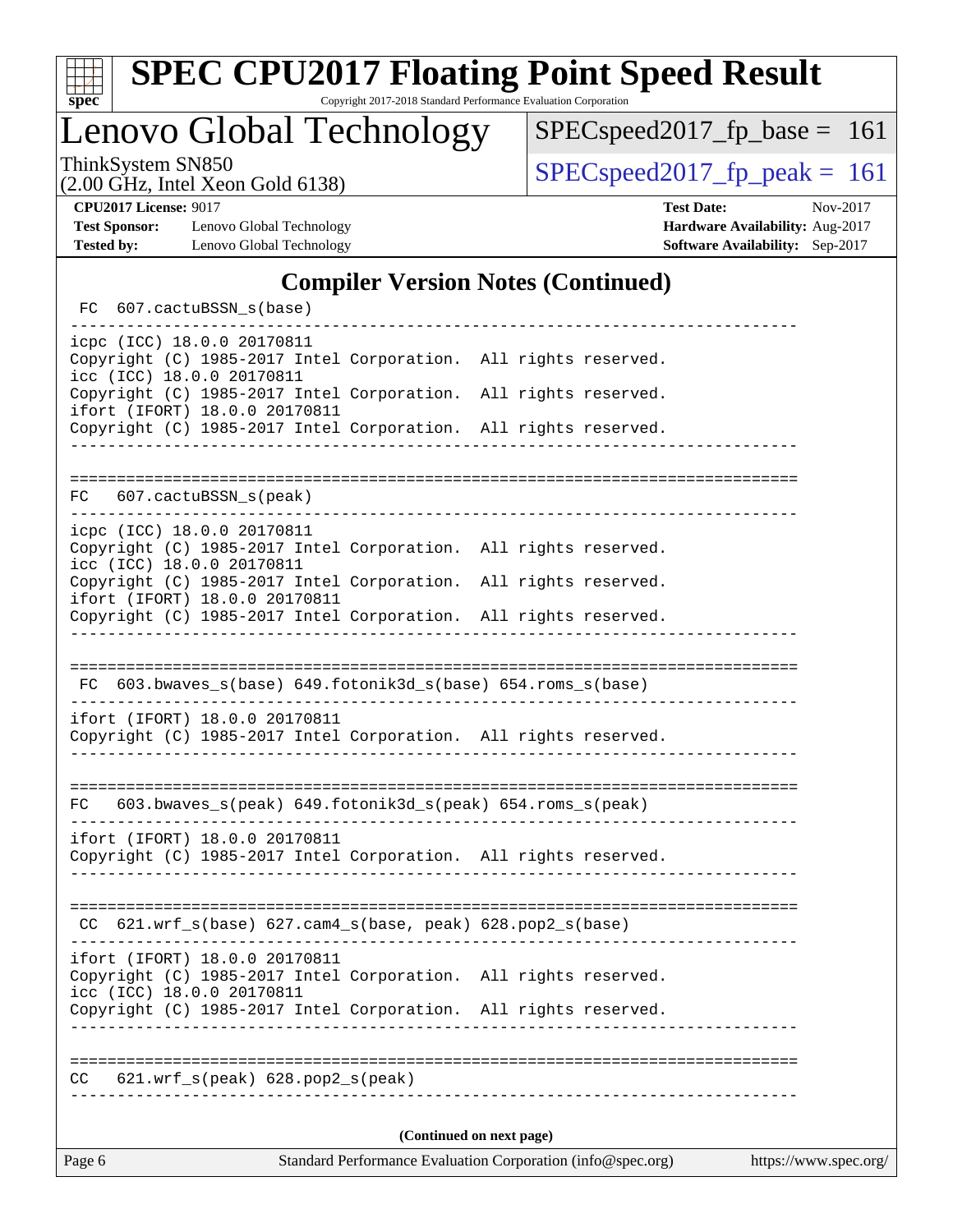

# Lenovo Global Technology

 $SPEC speed2017_fp\_base = 161$ 

(2.00 GHz, Intel Xeon Gold 6138)

ThinkSystem SN850<br>  $SPEC speed2017$  fp\_peak = 161

**[Test Sponsor:](http://www.spec.org/auto/cpu2017/Docs/result-fields.html#TestSponsor)** Lenovo Global Technology **[Hardware Availability:](http://www.spec.org/auto/cpu2017/Docs/result-fields.html#HardwareAvailability)** Aug-2017 **[Tested by:](http://www.spec.org/auto/cpu2017/Docs/result-fields.html#Testedby)** Lenovo Global Technology **[Software Availability:](http://www.spec.org/auto/cpu2017/Docs/result-fields.html#SoftwareAvailability)** Sep-2017

**[CPU2017 License:](http://www.spec.org/auto/cpu2017/Docs/result-fields.html#CPU2017License)** 9017 **[Test Date:](http://www.spec.org/auto/cpu2017/Docs/result-fields.html#TestDate)** Nov-2017

### **[Compiler Version Notes \(Continued\)](http://www.spec.org/auto/cpu2017/Docs/result-fields.html#CompilerVersionNotes)**

ifort (IFORT) 18.0.0 20170811 Copyright (C) 1985-2017 Intel Corporation. All rights reserved. icc (ICC) 18.0.0 20170811 Copyright (C) 1985-2017 Intel Corporation. All rights reserved. ------------------------------------------------------------------------------

# **[Base Compiler Invocation](http://www.spec.org/auto/cpu2017/Docs/result-fields.html#BaseCompilerInvocation)**

[C benchmarks](http://www.spec.org/auto/cpu2017/Docs/result-fields.html#Cbenchmarks):  $i$ cc

[Fortran benchmarks](http://www.spec.org/auto/cpu2017/Docs/result-fields.html#Fortranbenchmarks): [ifort](http://www.spec.org/cpu2017/results/res2017q4/cpu2017-20171114-00801.flags.html#user_FCbase_intel_ifort_18.0_8111460550e3ca792625aed983ce982f94888b8b503583aa7ba2b8303487b4d8a21a13e7191a45c5fd58ff318f48f9492884d4413fa793fd88dd292cad7027ca)

[Benchmarks using both Fortran and C](http://www.spec.org/auto/cpu2017/Docs/result-fields.html#BenchmarksusingbothFortranandC): [ifort](http://www.spec.org/cpu2017/results/res2017q4/cpu2017-20171114-00801.flags.html#user_CC_FCbase_intel_ifort_18.0_8111460550e3ca792625aed983ce982f94888b8b503583aa7ba2b8303487b4d8a21a13e7191a45c5fd58ff318f48f9492884d4413fa793fd88dd292cad7027ca) [icc](http://www.spec.org/cpu2017/results/res2017q4/cpu2017-20171114-00801.flags.html#user_CC_FCbase_intel_icc_18.0_66fc1ee009f7361af1fbd72ca7dcefbb700085f36577c54f309893dd4ec40d12360134090235512931783d35fd58c0460139e722d5067c5574d8eaf2b3e37e92)

[Benchmarks using Fortran, C, and C++:](http://www.spec.org/auto/cpu2017/Docs/result-fields.html#BenchmarksusingFortranCandCXX) [icpc](http://www.spec.org/cpu2017/results/res2017q4/cpu2017-20171114-00801.flags.html#user_CC_CXX_FCbase_intel_icpc_18.0_c510b6838c7f56d33e37e94d029a35b4a7bccf4766a728ee175e80a419847e808290a9b78be685c44ab727ea267ec2f070ec5dc83b407c0218cded6866a35d07) [icc](http://www.spec.org/cpu2017/results/res2017q4/cpu2017-20171114-00801.flags.html#user_CC_CXX_FCbase_intel_icc_18.0_66fc1ee009f7361af1fbd72ca7dcefbb700085f36577c54f309893dd4ec40d12360134090235512931783d35fd58c0460139e722d5067c5574d8eaf2b3e37e92) [ifort](http://www.spec.org/cpu2017/results/res2017q4/cpu2017-20171114-00801.flags.html#user_CC_CXX_FCbase_intel_ifort_18.0_8111460550e3ca792625aed983ce982f94888b8b503583aa7ba2b8303487b4d8a21a13e7191a45c5fd58ff318f48f9492884d4413fa793fd88dd292cad7027ca)

## **[Base Portability Flags](http://www.spec.org/auto/cpu2017/Docs/result-fields.html#BasePortabilityFlags)**

 603.bwaves\_s: [-DSPEC\\_LP64](http://www.spec.org/cpu2017/results/res2017q4/cpu2017-20171114-00801.flags.html#suite_basePORTABILITY603_bwaves_s_DSPEC_LP64) 607.cactuBSSN\_s: [-DSPEC\\_LP64](http://www.spec.org/cpu2017/results/res2017q4/cpu2017-20171114-00801.flags.html#suite_basePORTABILITY607_cactuBSSN_s_DSPEC_LP64) 619.lbm\_s: [-DSPEC\\_LP64](http://www.spec.org/cpu2017/results/res2017q4/cpu2017-20171114-00801.flags.html#suite_basePORTABILITY619_lbm_s_DSPEC_LP64) 621.wrf\_s: [-DSPEC\\_LP64](http://www.spec.org/cpu2017/results/res2017q4/cpu2017-20171114-00801.flags.html#suite_basePORTABILITY621_wrf_s_DSPEC_LP64) [-DSPEC\\_CASE\\_FLAG](http://www.spec.org/cpu2017/results/res2017q4/cpu2017-20171114-00801.flags.html#b621.wrf_s_baseCPORTABILITY_DSPEC_CASE_FLAG) [-convert big\\_endian](http://www.spec.org/cpu2017/results/res2017q4/cpu2017-20171114-00801.flags.html#user_baseFPORTABILITY621_wrf_s_convert_big_endian_c3194028bc08c63ac5d04de18c48ce6d347e4e562e8892b8bdbdc0214820426deb8554edfa529a3fb25a586e65a3d812c835984020483e7e73212c4d31a38223) 627.cam4\_s: [-DSPEC\\_LP64](http://www.spec.org/cpu2017/results/res2017q4/cpu2017-20171114-00801.flags.html#suite_basePORTABILITY627_cam4_s_DSPEC_LP64) [-DSPEC\\_CASE\\_FLAG](http://www.spec.org/cpu2017/results/res2017q4/cpu2017-20171114-00801.flags.html#b627.cam4_s_baseCPORTABILITY_DSPEC_CASE_FLAG) 628.pop2\_s: [-DSPEC\\_LP64](http://www.spec.org/cpu2017/results/res2017q4/cpu2017-20171114-00801.flags.html#suite_basePORTABILITY628_pop2_s_DSPEC_LP64) [-DSPEC\\_CASE\\_FLAG](http://www.spec.org/cpu2017/results/res2017q4/cpu2017-20171114-00801.flags.html#b628.pop2_s_baseCPORTABILITY_DSPEC_CASE_FLAG) [-convert big\\_endian](http://www.spec.org/cpu2017/results/res2017q4/cpu2017-20171114-00801.flags.html#user_baseFPORTABILITY628_pop2_s_convert_big_endian_c3194028bc08c63ac5d04de18c48ce6d347e4e562e8892b8bdbdc0214820426deb8554edfa529a3fb25a586e65a3d812c835984020483e7e73212c4d31a38223) [-assume byterecl](http://www.spec.org/cpu2017/results/res2017q4/cpu2017-20171114-00801.flags.html#user_baseFPORTABILITY628_pop2_s_assume_byterecl_7e47d18b9513cf18525430bbf0f2177aa9bf368bc7a059c09b2c06a34b53bd3447c950d3f8d6c70e3faf3a05c8557d66a5798b567902e8849adc142926523472) 638.imagick\_s: [-DSPEC\\_LP64](http://www.spec.org/cpu2017/results/res2017q4/cpu2017-20171114-00801.flags.html#suite_basePORTABILITY638_imagick_s_DSPEC_LP64) 644.nab\_s: [-DSPEC\\_LP64](http://www.spec.org/cpu2017/results/res2017q4/cpu2017-20171114-00801.flags.html#suite_basePORTABILITY644_nab_s_DSPEC_LP64) 649.fotonik3d\_s: [-DSPEC\\_LP64](http://www.spec.org/cpu2017/results/res2017q4/cpu2017-20171114-00801.flags.html#suite_basePORTABILITY649_fotonik3d_s_DSPEC_LP64) 654.roms\_s: [-DSPEC\\_LP64](http://www.spec.org/cpu2017/results/res2017q4/cpu2017-20171114-00801.flags.html#suite_basePORTABILITY654_roms_s_DSPEC_LP64)

# **[Base Optimization Flags](http://www.spec.org/auto/cpu2017/Docs/result-fields.html#BaseOptimizationFlags)**

[C benchmarks](http://www.spec.org/auto/cpu2017/Docs/result-fields.html#Cbenchmarks):

[-xCORE-AVX512](http://www.spec.org/cpu2017/results/res2017q4/cpu2017-20171114-00801.flags.html#user_CCbase_f-xCORE-AVX512) [-ipo](http://www.spec.org/cpu2017/results/res2017q4/cpu2017-20171114-00801.flags.html#user_CCbase_f-ipo) [-O3](http://www.spec.org/cpu2017/results/res2017q4/cpu2017-20171114-00801.flags.html#user_CCbase_f-O3) [-no-prec-div](http://www.spec.org/cpu2017/results/res2017q4/cpu2017-20171114-00801.flags.html#user_CCbase_f-no-prec-div) [-qopt-prefetch](http://www.spec.org/cpu2017/results/res2017q4/cpu2017-20171114-00801.flags.html#user_CCbase_f-qopt-prefetch) [-ffinite-math-only](http://www.spec.org/cpu2017/results/res2017q4/cpu2017-20171114-00801.flags.html#user_CCbase_f_finite_math_only_cb91587bd2077682c4b38af759c288ed7c732db004271a9512da14a4f8007909a5f1427ecbf1a0fb78ff2a814402c6114ac565ca162485bbcae155b5e4258871) [-qopt-mem-layout-trans=3](http://www.spec.org/cpu2017/results/res2017q4/cpu2017-20171114-00801.flags.html#user_CCbase_f-qopt-mem-layout-trans_de80db37974c74b1f0e20d883f0b675c88c3b01e9d123adea9b28688d64333345fb62bc4a798493513fdb68f60282f9a726aa07f478b2f7113531aecce732043) [-qopenmp](http://www.spec.org/cpu2017/results/res2017q4/cpu2017-20171114-00801.flags.html#user_CCbase_qopenmp_16be0c44f24f464004c6784a7acb94aca937f053568ce72f94b139a11c7c168634a55f6653758ddd83bcf7b8463e8028bb0b48b77bcddc6b78d5d95bb1df2967) [-DSPEC\\_OPENMP](http://www.spec.org/cpu2017/results/res2017q4/cpu2017-20171114-00801.flags.html#suite_CCbase_DSPEC_OPENMP)

**(Continued on next page)**

Page 7 Standard Performance Evaluation Corporation [\(info@spec.org\)](mailto:info@spec.org) <https://www.spec.org/>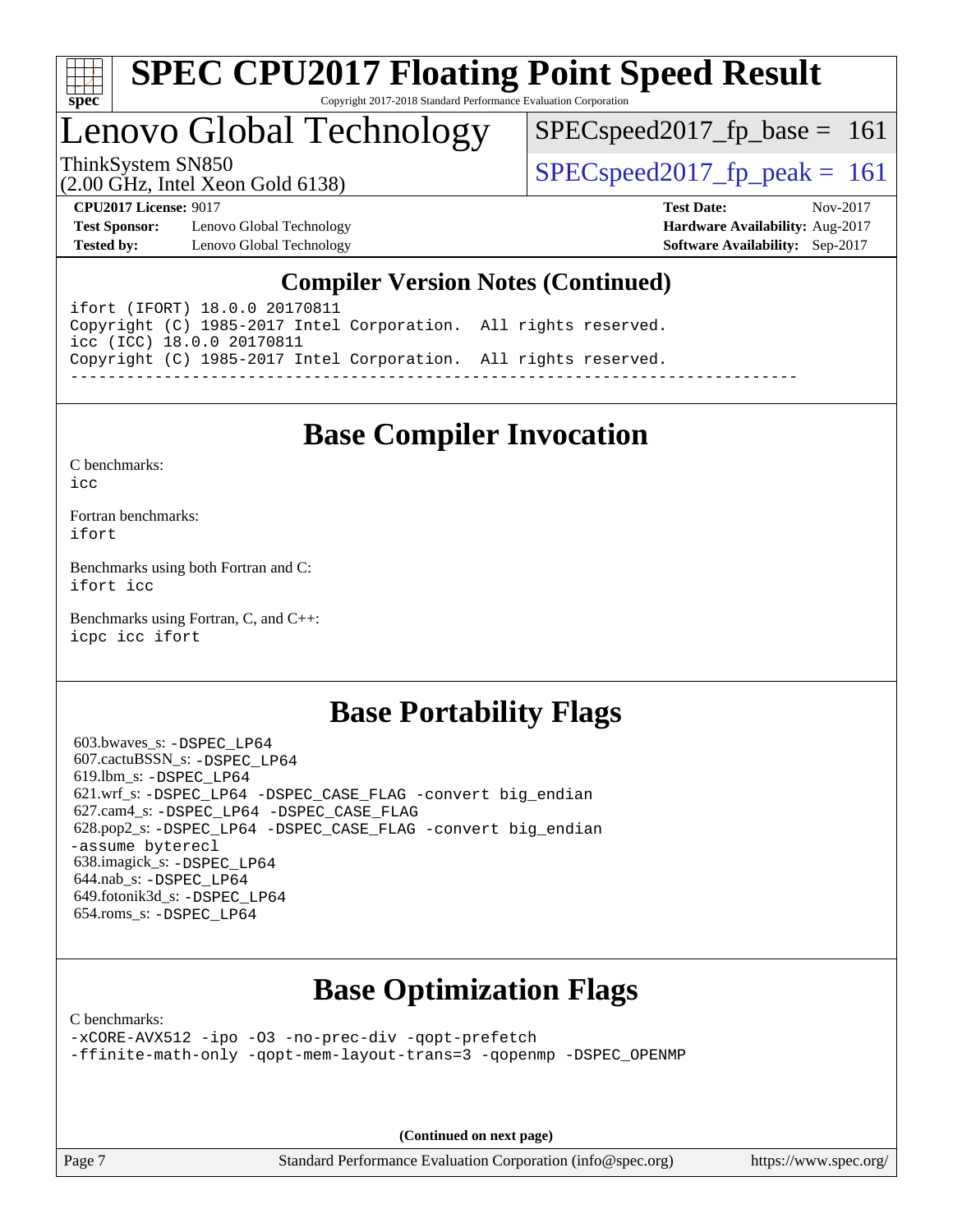

# Lenovo Global Technology

SPECspeed2017 fp base  $= 161$ 

(2.00 GHz, Intel Xeon Gold 6138)

ThinkSystem SN850<br>  $SPEC speed2017$  fp\_peak = 161

**[Test Sponsor:](http://www.spec.org/auto/cpu2017/Docs/result-fields.html#TestSponsor)** Lenovo Global Technology **[Hardware Availability:](http://www.spec.org/auto/cpu2017/Docs/result-fields.html#HardwareAvailability)** Aug-2017 **[Tested by:](http://www.spec.org/auto/cpu2017/Docs/result-fields.html#Testedby)** Lenovo Global Technology **[Software Availability:](http://www.spec.org/auto/cpu2017/Docs/result-fields.html#SoftwareAvailability)** Sep-2017

**[CPU2017 License:](http://www.spec.org/auto/cpu2017/Docs/result-fields.html#CPU2017License)** 9017 **[Test Date:](http://www.spec.org/auto/cpu2017/Docs/result-fields.html#TestDate)** Nov-2017

# **[Base Optimization Flags \(Continued\)](http://www.spec.org/auto/cpu2017/Docs/result-fields.html#BaseOptimizationFlags)**

[Fortran benchmarks](http://www.spec.org/auto/cpu2017/Docs/result-fields.html#Fortranbenchmarks):

[-DSPEC\\_OPENMP](http://www.spec.org/cpu2017/results/res2017q4/cpu2017-20171114-00801.flags.html#suite_FCbase_DSPEC_OPENMP) [-xCORE-AVX512](http://www.spec.org/cpu2017/results/res2017q4/cpu2017-20171114-00801.flags.html#user_FCbase_f-xCORE-AVX512) [-ipo](http://www.spec.org/cpu2017/results/res2017q4/cpu2017-20171114-00801.flags.html#user_FCbase_f-ipo) [-O3](http://www.spec.org/cpu2017/results/res2017q4/cpu2017-20171114-00801.flags.html#user_FCbase_f-O3) [-no-prec-div](http://www.spec.org/cpu2017/results/res2017q4/cpu2017-20171114-00801.flags.html#user_FCbase_f-no-prec-div) [-qopt-prefetch](http://www.spec.org/cpu2017/results/res2017q4/cpu2017-20171114-00801.flags.html#user_FCbase_f-qopt-prefetch) [-ffinite-math-only](http://www.spec.org/cpu2017/results/res2017q4/cpu2017-20171114-00801.flags.html#user_FCbase_f_finite_math_only_cb91587bd2077682c4b38af759c288ed7c732db004271a9512da14a4f8007909a5f1427ecbf1a0fb78ff2a814402c6114ac565ca162485bbcae155b5e4258871) [-qopt-mem-layout-trans=3](http://www.spec.org/cpu2017/results/res2017q4/cpu2017-20171114-00801.flags.html#user_FCbase_f-qopt-mem-layout-trans_de80db37974c74b1f0e20d883f0b675c88c3b01e9d123adea9b28688d64333345fb62bc4a798493513fdb68f60282f9a726aa07f478b2f7113531aecce732043) [-qopenmp](http://www.spec.org/cpu2017/results/res2017q4/cpu2017-20171114-00801.flags.html#user_FCbase_qopenmp_16be0c44f24f464004c6784a7acb94aca937f053568ce72f94b139a11c7c168634a55f6653758ddd83bcf7b8463e8028bb0b48b77bcddc6b78d5d95bb1df2967) [-nostandard-realloc-lhs](http://www.spec.org/cpu2017/results/res2017q4/cpu2017-20171114-00801.flags.html#user_FCbase_f_2003_std_realloc_82b4557e90729c0f113870c07e44d33d6f5a304b4f63d4c15d2d0f1fab99f5daaed73bdb9275d9ae411527f28b936061aa8b9c8f2d63842963b95c9dd6426b8a) [-align array32byte](http://www.spec.org/cpu2017/results/res2017q4/cpu2017-20171114-00801.flags.html#user_FCbase_align_array32byte_b982fe038af199962ba9a80c053b8342c548c85b40b8e86eb3cc33dee0d7986a4af373ac2d51c3f7cf710a18d62fdce2948f201cd044323541f22fc0fffc51b6)

[Benchmarks using both Fortran and C](http://www.spec.org/auto/cpu2017/Docs/result-fields.html#BenchmarksusingbothFortranandC):

```
-xCORE-AVX512 -ipo -O3 -no-prec-div -qopt-prefetch
-ffinite-math-only -qopt-mem-layout-trans=3 -qopenmp -DSPEC_OPENMP
-nostandard-realloc-lhs -align array32byte
```
[Benchmarks using Fortran, C, and C++:](http://www.spec.org/auto/cpu2017/Docs/result-fields.html#BenchmarksusingFortranCandCXX)

```
-xCORE-AVX512-ipo-no-prec-div-qopt-prefetch
-ffinite-math-only -qopt-mem-layout-trans=3 -qopenmp -DSPEC_OPENMP
-nostandard-realloc-lhs -align array32byte
```
## **[Base Other Flags](http://www.spec.org/auto/cpu2017/Docs/result-fields.html#BaseOtherFlags)**

[C benchmarks](http://www.spec.org/auto/cpu2017/Docs/result-fields.html#Cbenchmarks):  $-m64 - std = c11$  $-m64 - std = c11$ 

[Fortran benchmarks](http://www.spec.org/auto/cpu2017/Docs/result-fields.html#Fortranbenchmarks):  $-m64$ 

[Benchmarks using both Fortran and C](http://www.spec.org/auto/cpu2017/Docs/result-fields.html#BenchmarksusingbothFortranandC):  $-m64 - std= c11$  $-m64 - std= c11$ 

[Benchmarks using Fortran, C, and C++:](http://www.spec.org/auto/cpu2017/Docs/result-fields.html#BenchmarksusingFortranCandCXX)  $-m64 - std = c11$  $-m64 - std = c11$ 

## **[Peak Compiler Invocation](http://www.spec.org/auto/cpu2017/Docs/result-fields.html#PeakCompilerInvocation)**

[C benchmarks](http://www.spec.org/auto/cpu2017/Docs/result-fields.html#Cbenchmarks):  $i$ cc

[Fortran benchmarks](http://www.spec.org/auto/cpu2017/Docs/result-fields.html#Fortranbenchmarks): [ifort](http://www.spec.org/cpu2017/results/res2017q4/cpu2017-20171114-00801.flags.html#user_FCpeak_intel_ifort_18.0_8111460550e3ca792625aed983ce982f94888b8b503583aa7ba2b8303487b4d8a21a13e7191a45c5fd58ff318f48f9492884d4413fa793fd88dd292cad7027ca)

[Benchmarks using both Fortran and C](http://www.spec.org/auto/cpu2017/Docs/result-fields.html#BenchmarksusingbothFortranandC): [ifort](http://www.spec.org/cpu2017/results/res2017q4/cpu2017-20171114-00801.flags.html#user_CC_FCpeak_intel_ifort_18.0_8111460550e3ca792625aed983ce982f94888b8b503583aa7ba2b8303487b4d8a21a13e7191a45c5fd58ff318f48f9492884d4413fa793fd88dd292cad7027ca) [icc](http://www.spec.org/cpu2017/results/res2017q4/cpu2017-20171114-00801.flags.html#user_CC_FCpeak_intel_icc_18.0_66fc1ee009f7361af1fbd72ca7dcefbb700085f36577c54f309893dd4ec40d12360134090235512931783d35fd58c0460139e722d5067c5574d8eaf2b3e37e92)

[Benchmarks using Fortran, C, and C++:](http://www.spec.org/auto/cpu2017/Docs/result-fields.html#BenchmarksusingFortranCandCXX) [icpc](http://www.spec.org/cpu2017/results/res2017q4/cpu2017-20171114-00801.flags.html#user_CC_CXX_FCpeak_intel_icpc_18.0_c510b6838c7f56d33e37e94d029a35b4a7bccf4766a728ee175e80a419847e808290a9b78be685c44ab727ea267ec2f070ec5dc83b407c0218cded6866a35d07) [icc](http://www.spec.org/cpu2017/results/res2017q4/cpu2017-20171114-00801.flags.html#user_CC_CXX_FCpeak_intel_icc_18.0_66fc1ee009f7361af1fbd72ca7dcefbb700085f36577c54f309893dd4ec40d12360134090235512931783d35fd58c0460139e722d5067c5574d8eaf2b3e37e92) [ifort](http://www.spec.org/cpu2017/results/res2017q4/cpu2017-20171114-00801.flags.html#user_CC_CXX_FCpeak_intel_ifort_18.0_8111460550e3ca792625aed983ce982f94888b8b503583aa7ba2b8303487b4d8a21a13e7191a45c5fd58ff318f48f9492884d4413fa793fd88dd292cad7027ca)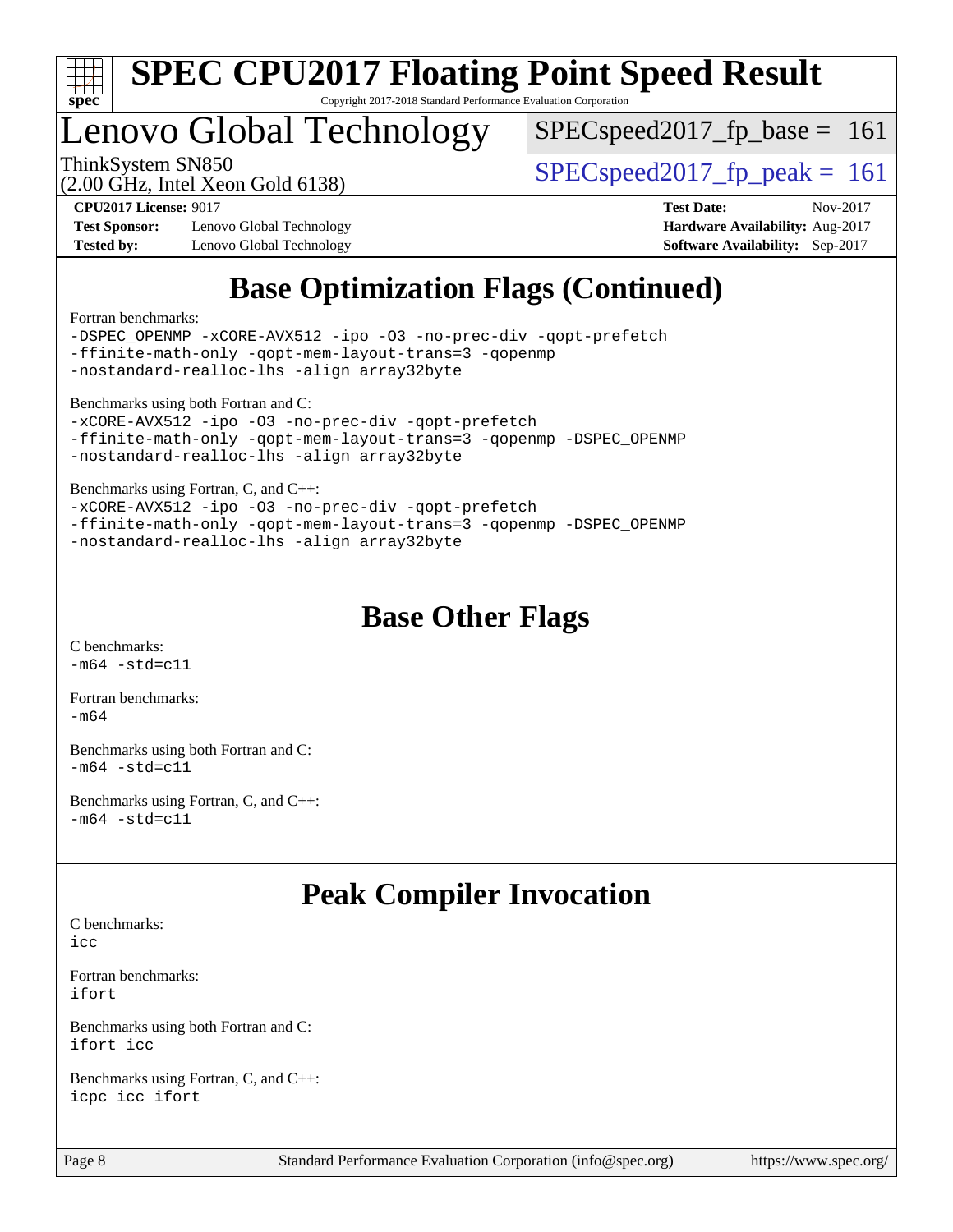

# Lenovo Global Technology

 $SPECspeed2017_fp\_base = 161$ 

(2.00 GHz, Intel Xeon Gold 6138)

ThinkSystem SN850<br>  $SPEC speed2017$  fp\_peak = 161

**[Test Sponsor:](http://www.spec.org/auto/cpu2017/Docs/result-fields.html#TestSponsor)** Lenovo Global Technology **[Hardware Availability:](http://www.spec.org/auto/cpu2017/Docs/result-fields.html#HardwareAvailability)** Aug-2017 **[Tested by:](http://www.spec.org/auto/cpu2017/Docs/result-fields.html#Testedby)** Lenovo Global Technology **[Software Availability:](http://www.spec.org/auto/cpu2017/Docs/result-fields.html#SoftwareAvailability)** Sep-2017

**[CPU2017 License:](http://www.spec.org/auto/cpu2017/Docs/result-fields.html#CPU2017License)** 9017 **[Test Date:](http://www.spec.org/auto/cpu2017/Docs/result-fields.html#TestDate)** Nov-2017

# **[Peak Portability Flags](http://www.spec.org/auto/cpu2017/Docs/result-fields.html#PeakPortabilityFlags)**

Same as Base Portability Flags

# **[Peak Optimization Flags](http://www.spec.org/auto/cpu2017/Docs/result-fields.html#PeakOptimizationFlags)**

[C benchmarks](http://www.spec.org/auto/cpu2017/Docs/result-fields.html#Cbenchmarks):

 619.lbm\_s: [-prof-gen](http://www.spec.org/cpu2017/results/res2017q4/cpu2017-20171114-00801.flags.html#user_peakPASS1_CFLAGSPASS1_LDFLAGS619_lbm_s_prof_gen_5aa4926d6013ddb2a31985c654b3eb18169fc0c6952a63635c234f711e6e63dd76e94ad52365559451ec499a2cdb89e4dc58ba4c67ef54ca681ffbe1461d6b36)(pass 1) [-prof-use](http://www.spec.org/cpu2017/results/res2017q4/cpu2017-20171114-00801.flags.html#user_peakPASS2_CFLAGSPASS2_LDFLAGS619_lbm_s_prof_use_1a21ceae95f36a2b53c25747139a6c16ca95bd9def2a207b4f0849963b97e94f5260e30a0c64f4bb623698870e679ca08317ef8150905d41bd88c6f78df73f19)(pass 2) [-O2](http://www.spec.org/cpu2017/results/res2017q4/cpu2017-20171114-00801.flags.html#user_peakPASS1_COPTIMIZE619_lbm_s_f-O2) [-xCORE-AVX512](http://www.spec.org/cpu2017/results/res2017q4/cpu2017-20171114-00801.flags.html#user_peakPASS2_COPTIMIZE619_lbm_s_f-xCORE-AVX512) [-qopt-prefetch](http://www.spec.org/cpu2017/results/res2017q4/cpu2017-20171114-00801.flags.html#user_peakPASS1_COPTIMIZEPASS2_COPTIMIZE619_lbm_s_f-qopt-prefetch) [-ipo](http://www.spec.org/cpu2017/results/res2017q4/cpu2017-20171114-00801.flags.html#user_peakPASS2_COPTIMIZE619_lbm_s_f-ipo) [-O3](http://www.spec.org/cpu2017/results/res2017q4/cpu2017-20171114-00801.flags.html#user_peakPASS2_COPTIMIZE619_lbm_s_f-O3) [-ffinite-math-only](http://www.spec.org/cpu2017/results/res2017q4/cpu2017-20171114-00801.flags.html#user_peakPASS1_COPTIMIZEPASS2_COPTIMIZE619_lbm_s_f_finite_math_only_cb91587bd2077682c4b38af759c288ed7c732db004271a9512da14a4f8007909a5f1427ecbf1a0fb78ff2a814402c6114ac565ca162485bbcae155b5e4258871) [-no-prec-div](http://www.spec.org/cpu2017/results/res2017q4/cpu2017-20171114-00801.flags.html#user_peakPASS2_COPTIMIZE619_lbm_s_f-no-prec-div) [-qopt-mem-layout-trans=3](http://www.spec.org/cpu2017/results/res2017q4/cpu2017-20171114-00801.flags.html#user_peakPASS1_COPTIMIZEPASS2_COPTIMIZE619_lbm_s_f-qopt-mem-layout-trans_de80db37974c74b1f0e20d883f0b675c88c3b01e9d123adea9b28688d64333345fb62bc4a798493513fdb68f60282f9a726aa07f478b2f7113531aecce732043) [-DSPEC\\_SUPPRESS\\_OPENMP](http://www.spec.org/cpu2017/results/res2017q4/cpu2017-20171114-00801.flags.html#suite_peakPASS1_COPTIMIZE619_lbm_s_DSPEC_SUPPRESS_OPENMP) [-qopenmp](http://www.spec.org/cpu2017/results/res2017q4/cpu2017-20171114-00801.flags.html#user_peakPASS2_COPTIMIZE619_lbm_s_qopenmp_16be0c44f24f464004c6784a7acb94aca937f053568ce72f94b139a11c7c168634a55f6653758ddd83bcf7b8463e8028bb0b48b77bcddc6b78d5d95bb1df2967) [-DSPEC\\_OPENMP](http://www.spec.org/cpu2017/results/res2017q4/cpu2017-20171114-00801.flags.html#suite_peakPASS2_COPTIMIZE619_lbm_s_DSPEC_OPENMP)

 638.imagick\_s: [-xCORE-AVX512](http://www.spec.org/cpu2017/results/res2017q4/cpu2017-20171114-00801.flags.html#user_peakCOPTIMIZE638_imagick_s_f-xCORE-AVX512) [-ipo](http://www.spec.org/cpu2017/results/res2017q4/cpu2017-20171114-00801.flags.html#user_peakCOPTIMIZE638_imagick_s_f-ipo) [-O3](http://www.spec.org/cpu2017/results/res2017q4/cpu2017-20171114-00801.flags.html#user_peakCOPTIMIZE638_imagick_s_f-O3) [-no-prec-div](http://www.spec.org/cpu2017/results/res2017q4/cpu2017-20171114-00801.flags.html#user_peakCOPTIMIZE638_imagick_s_f-no-prec-div) [-qopt-prefetch](http://www.spec.org/cpu2017/results/res2017q4/cpu2017-20171114-00801.flags.html#user_peakCOPTIMIZE638_imagick_s_f-qopt-prefetch) [-ffinite-math-only](http://www.spec.org/cpu2017/results/res2017q4/cpu2017-20171114-00801.flags.html#user_peakCOPTIMIZE638_imagick_s_f_finite_math_only_cb91587bd2077682c4b38af759c288ed7c732db004271a9512da14a4f8007909a5f1427ecbf1a0fb78ff2a814402c6114ac565ca162485bbcae155b5e4258871) [-qopt-mem-layout-trans=3](http://www.spec.org/cpu2017/results/res2017q4/cpu2017-20171114-00801.flags.html#user_peakCOPTIMIZE638_imagick_s_f-qopt-mem-layout-trans_de80db37974c74b1f0e20d883f0b675c88c3b01e9d123adea9b28688d64333345fb62bc4a798493513fdb68f60282f9a726aa07f478b2f7113531aecce732043) [-qopenmp](http://www.spec.org/cpu2017/results/res2017q4/cpu2017-20171114-00801.flags.html#user_peakCOPTIMIZE638_imagick_s_qopenmp_16be0c44f24f464004c6784a7acb94aca937f053568ce72f94b139a11c7c168634a55f6653758ddd83bcf7b8463e8028bb0b48b77bcddc6b78d5d95bb1df2967) [-DSPEC\\_OPENMP](http://www.spec.org/cpu2017/results/res2017q4/cpu2017-20171114-00801.flags.html#suite_peakCOPTIMIZE638_imagick_s_DSPEC_OPENMP)

644.nab\_s: Same as 638.imagick\_s

[Fortran benchmarks](http://www.spec.org/auto/cpu2017/Docs/result-fields.html#Fortranbenchmarks): [-prof-gen](http://www.spec.org/cpu2017/results/res2017q4/cpu2017-20171114-00801.flags.html#user_FCpeak_prof_gen_5aa4926d6013ddb2a31985c654b3eb18169fc0c6952a63635c234f711e6e63dd76e94ad52365559451ec499a2cdb89e4dc58ba4c67ef54ca681ffbe1461d6b36)(pass 1) [-prof-use](http://www.spec.org/cpu2017/results/res2017q4/cpu2017-20171114-00801.flags.html#user_FCpeak_prof_use_1a21ceae95f36a2b53c25747139a6c16ca95bd9def2a207b4f0849963b97e94f5260e30a0c64f4bb623698870e679ca08317ef8150905d41bd88c6f78df73f19)(pass 2) [-DSPEC\\_SUPPRESS\\_OPENMP](http://www.spec.org/cpu2017/results/res2017q4/cpu2017-20171114-00801.flags.html#suite_FCpeak_DSPEC_SUPPRESS_OPENMP) [-DSPEC\\_OPENMP](http://www.spec.org/cpu2017/results/res2017q4/cpu2017-20171114-00801.flags.html#suite_FCpeak_DSPEC_OPENMP) [-O2](http://www.spec.org/cpu2017/results/res2017q4/cpu2017-20171114-00801.flags.html#user_FCpeak_f-O2) [-xCORE-AVX512](http://www.spec.org/cpu2017/results/res2017q4/cpu2017-20171114-00801.flags.html#user_FCpeak_f-xCORE-AVX512) [-qopt-prefetch](http://www.spec.org/cpu2017/results/res2017q4/cpu2017-20171114-00801.flags.html#user_FCpeak_f-qopt-prefetch) [-ipo](http://www.spec.org/cpu2017/results/res2017q4/cpu2017-20171114-00801.flags.html#user_FCpeak_f-ipo) [-O3](http://www.spec.org/cpu2017/results/res2017q4/cpu2017-20171114-00801.flags.html#user_FCpeak_f-O3) [-ffinite-math-only](http://www.spec.org/cpu2017/results/res2017q4/cpu2017-20171114-00801.flags.html#user_FCpeak_f_finite_math_only_cb91587bd2077682c4b38af759c288ed7c732db004271a9512da14a4f8007909a5f1427ecbf1a0fb78ff2a814402c6114ac565ca162485bbcae155b5e4258871) [-no-prec-div](http://www.spec.org/cpu2017/results/res2017q4/cpu2017-20171114-00801.flags.html#user_FCpeak_f-no-prec-div) [-qopt-mem-layout-trans=3](http://www.spec.org/cpu2017/results/res2017q4/cpu2017-20171114-00801.flags.html#user_FCpeak_f-qopt-mem-layout-trans_de80db37974c74b1f0e20d883f0b675c88c3b01e9d123adea9b28688d64333345fb62bc4a798493513fdb68f60282f9a726aa07f478b2f7113531aecce732043) [-qopenmp](http://www.spec.org/cpu2017/results/res2017q4/cpu2017-20171114-00801.flags.html#user_FCpeak_qopenmp_16be0c44f24f464004c6784a7acb94aca937f053568ce72f94b139a11c7c168634a55f6653758ddd83bcf7b8463e8028bb0b48b77bcddc6b78d5d95bb1df2967) [-nostandard-realloc-lhs](http://www.spec.org/cpu2017/results/res2017q4/cpu2017-20171114-00801.flags.html#user_FCpeak_f_2003_std_realloc_82b4557e90729c0f113870c07e44d33d6f5a304b4f63d4c15d2d0f1fab99f5daaed73bdb9275d9ae411527f28b936061aa8b9c8f2d63842963b95c9dd6426b8a) [-align array32byte](http://www.spec.org/cpu2017/results/res2017q4/cpu2017-20171114-00801.flags.html#user_FCpeak_align_array32byte_b982fe038af199962ba9a80c053b8342c548c85b40b8e86eb3cc33dee0d7986a4af373ac2d51c3f7cf710a18d62fdce2948f201cd044323541f22fc0fffc51b6)

[Benchmarks using both Fortran and C](http://www.spec.org/auto/cpu2017/Docs/result-fields.html#BenchmarksusingbothFortranandC):

 621.wrf\_s: [-prof-gen](http://www.spec.org/cpu2017/results/res2017q4/cpu2017-20171114-00801.flags.html#user_peakPASS1_CFLAGSPASS1_FFLAGSPASS1_LDFLAGS621_wrf_s_prof_gen_5aa4926d6013ddb2a31985c654b3eb18169fc0c6952a63635c234f711e6e63dd76e94ad52365559451ec499a2cdb89e4dc58ba4c67ef54ca681ffbe1461d6b36)(pass 1) [-prof-use](http://www.spec.org/cpu2017/results/res2017q4/cpu2017-20171114-00801.flags.html#user_peakPASS2_CFLAGSPASS2_FFLAGSPASS2_LDFLAGS621_wrf_s_prof_use_1a21ceae95f36a2b53c25747139a6c16ca95bd9def2a207b4f0849963b97e94f5260e30a0c64f4bb623698870e679ca08317ef8150905d41bd88c6f78df73f19)(pass 2) [-O2](http://www.spec.org/cpu2017/results/res2017q4/cpu2017-20171114-00801.flags.html#user_peakPASS1_COPTIMIZEPASS1_FOPTIMIZE621_wrf_s_f-O2) [-xCORE-AVX512](http://www.spec.org/cpu2017/results/res2017q4/cpu2017-20171114-00801.flags.html#user_peakPASS2_COPTIMIZEPASS2_FOPTIMIZE621_wrf_s_f-xCORE-AVX512) [-qopt-prefetch](http://www.spec.org/cpu2017/results/res2017q4/cpu2017-20171114-00801.flags.html#user_peakPASS1_COPTIMIZEPASS1_FOPTIMIZEPASS2_COPTIMIZEPASS2_FOPTIMIZE621_wrf_s_f-qopt-prefetch) [-ipo](http://www.spec.org/cpu2017/results/res2017q4/cpu2017-20171114-00801.flags.html#user_peakPASS2_COPTIMIZEPASS2_FOPTIMIZE621_wrf_s_f-ipo) [-O3](http://www.spec.org/cpu2017/results/res2017q4/cpu2017-20171114-00801.flags.html#user_peakPASS2_COPTIMIZEPASS2_FOPTIMIZE621_wrf_s_f-O3) [-ffinite-math-only](http://www.spec.org/cpu2017/results/res2017q4/cpu2017-20171114-00801.flags.html#user_peakPASS1_COPTIMIZEPASS1_FOPTIMIZEPASS2_COPTIMIZEPASS2_FOPTIMIZE621_wrf_s_f_finite_math_only_cb91587bd2077682c4b38af759c288ed7c732db004271a9512da14a4f8007909a5f1427ecbf1a0fb78ff2a814402c6114ac565ca162485bbcae155b5e4258871) [-no-prec-div](http://www.spec.org/cpu2017/results/res2017q4/cpu2017-20171114-00801.flags.html#user_peakPASS2_COPTIMIZEPASS2_FOPTIMIZE621_wrf_s_f-no-prec-div) [-qopt-mem-layout-trans=3](http://www.spec.org/cpu2017/results/res2017q4/cpu2017-20171114-00801.flags.html#user_peakPASS1_COPTIMIZEPASS1_FOPTIMIZEPASS2_COPTIMIZEPASS2_FOPTIMIZE621_wrf_s_f-qopt-mem-layout-trans_de80db37974c74b1f0e20d883f0b675c88c3b01e9d123adea9b28688d64333345fb62bc4a798493513fdb68f60282f9a726aa07f478b2f7113531aecce732043) [-DSPEC\\_SUPPRESS\\_OPENMP](http://www.spec.org/cpu2017/results/res2017q4/cpu2017-20171114-00801.flags.html#suite_peakPASS1_COPTIMIZEPASS1_FOPTIMIZE621_wrf_s_DSPEC_SUPPRESS_OPENMP) [-qopenmp](http://www.spec.org/cpu2017/results/res2017q4/cpu2017-20171114-00801.flags.html#user_peakPASS2_COPTIMIZEPASS2_FOPTIMIZE621_wrf_s_qopenmp_16be0c44f24f464004c6784a7acb94aca937f053568ce72f94b139a11c7c168634a55f6653758ddd83bcf7b8463e8028bb0b48b77bcddc6b78d5d95bb1df2967) [-DSPEC\\_OPENMP](http://www.spec.org/cpu2017/results/res2017q4/cpu2017-20171114-00801.flags.html#suite_peakPASS2_COPTIMIZEPASS2_FOPTIMIZE621_wrf_s_DSPEC_OPENMP) [-nostandard-realloc-lhs](http://www.spec.org/cpu2017/results/res2017q4/cpu2017-20171114-00801.flags.html#user_peakEXTRA_FOPTIMIZE621_wrf_s_f_2003_std_realloc_82b4557e90729c0f113870c07e44d33d6f5a304b4f63d4c15d2d0f1fab99f5daaed73bdb9275d9ae411527f28b936061aa8b9c8f2d63842963b95c9dd6426b8a) [-align array32byte](http://www.spec.org/cpu2017/results/res2017q4/cpu2017-20171114-00801.flags.html#user_peakEXTRA_FOPTIMIZE621_wrf_s_align_array32byte_b982fe038af199962ba9a80c053b8342c548c85b40b8e86eb3cc33dee0d7986a4af373ac2d51c3f7cf710a18d62fdce2948f201cd044323541f22fc0fffc51b6)

 627.cam4\_s: [-xCORE-AVX512](http://www.spec.org/cpu2017/results/res2017q4/cpu2017-20171114-00801.flags.html#user_peakCOPTIMIZEFOPTIMIZE627_cam4_s_f-xCORE-AVX512) [-ipo](http://www.spec.org/cpu2017/results/res2017q4/cpu2017-20171114-00801.flags.html#user_peakCOPTIMIZEFOPTIMIZE627_cam4_s_f-ipo) [-O3](http://www.spec.org/cpu2017/results/res2017q4/cpu2017-20171114-00801.flags.html#user_peakCOPTIMIZEFOPTIMIZE627_cam4_s_f-O3) [-no-prec-div](http://www.spec.org/cpu2017/results/res2017q4/cpu2017-20171114-00801.flags.html#user_peakCOPTIMIZEFOPTIMIZE627_cam4_s_f-no-prec-div) [-qopt-prefetch](http://www.spec.org/cpu2017/results/res2017q4/cpu2017-20171114-00801.flags.html#user_peakCOPTIMIZEFOPTIMIZE627_cam4_s_f-qopt-prefetch) [-ffinite-math-only](http://www.spec.org/cpu2017/results/res2017q4/cpu2017-20171114-00801.flags.html#user_peakCOPTIMIZEFOPTIMIZE627_cam4_s_f_finite_math_only_cb91587bd2077682c4b38af759c288ed7c732db004271a9512da14a4f8007909a5f1427ecbf1a0fb78ff2a814402c6114ac565ca162485bbcae155b5e4258871) [-qopt-mem-layout-trans=3](http://www.spec.org/cpu2017/results/res2017q4/cpu2017-20171114-00801.flags.html#user_peakCOPTIMIZEFOPTIMIZE627_cam4_s_f-qopt-mem-layout-trans_de80db37974c74b1f0e20d883f0b675c88c3b01e9d123adea9b28688d64333345fb62bc4a798493513fdb68f60282f9a726aa07f478b2f7113531aecce732043) [-qopenmp](http://www.spec.org/cpu2017/results/res2017q4/cpu2017-20171114-00801.flags.html#user_peakCOPTIMIZEFOPTIMIZE627_cam4_s_qopenmp_16be0c44f24f464004c6784a7acb94aca937f053568ce72f94b139a11c7c168634a55f6653758ddd83bcf7b8463e8028bb0b48b77bcddc6b78d5d95bb1df2967) [-DSPEC\\_OPENMP](http://www.spec.org/cpu2017/results/res2017q4/cpu2017-20171114-00801.flags.html#suite_peakCOPTIMIZEFOPTIMIZE627_cam4_s_DSPEC_OPENMP) [-nostandard-realloc-lhs](http://www.spec.org/cpu2017/results/res2017q4/cpu2017-20171114-00801.flags.html#user_peakEXTRA_FOPTIMIZE627_cam4_s_f_2003_std_realloc_82b4557e90729c0f113870c07e44d33d6f5a304b4f63d4c15d2d0f1fab99f5daaed73bdb9275d9ae411527f28b936061aa8b9c8f2d63842963b95c9dd6426b8a) [-align array32byte](http://www.spec.org/cpu2017/results/res2017q4/cpu2017-20171114-00801.flags.html#user_peakEXTRA_FOPTIMIZE627_cam4_s_align_array32byte_b982fe038af199962ba9a80c053b8342c548c85b40b8e86eb3cc33dee0d7986a4af373ac2d51c3f7cf710a18d62fdce2948f201cd044323541f22fc0fffc51b6)

628.pop2\_s: Same as 621.wrf\_s

```
Benchmarks using Fortran, C, and C++: 
-prof-gen(pass 1) -prof-use(pass 2) -O2 -xCORE-AVX512 -qopt-prefetch
-ipo -O3 -ffinite-math-only -no-prec-div -qopt-mem-layout-trans=3
-DSPEC_SUPPRESS_OPENMP -qopenmp -DSPEC_OPENMP -nostandard-realloc-lhs
-align array32byte
```